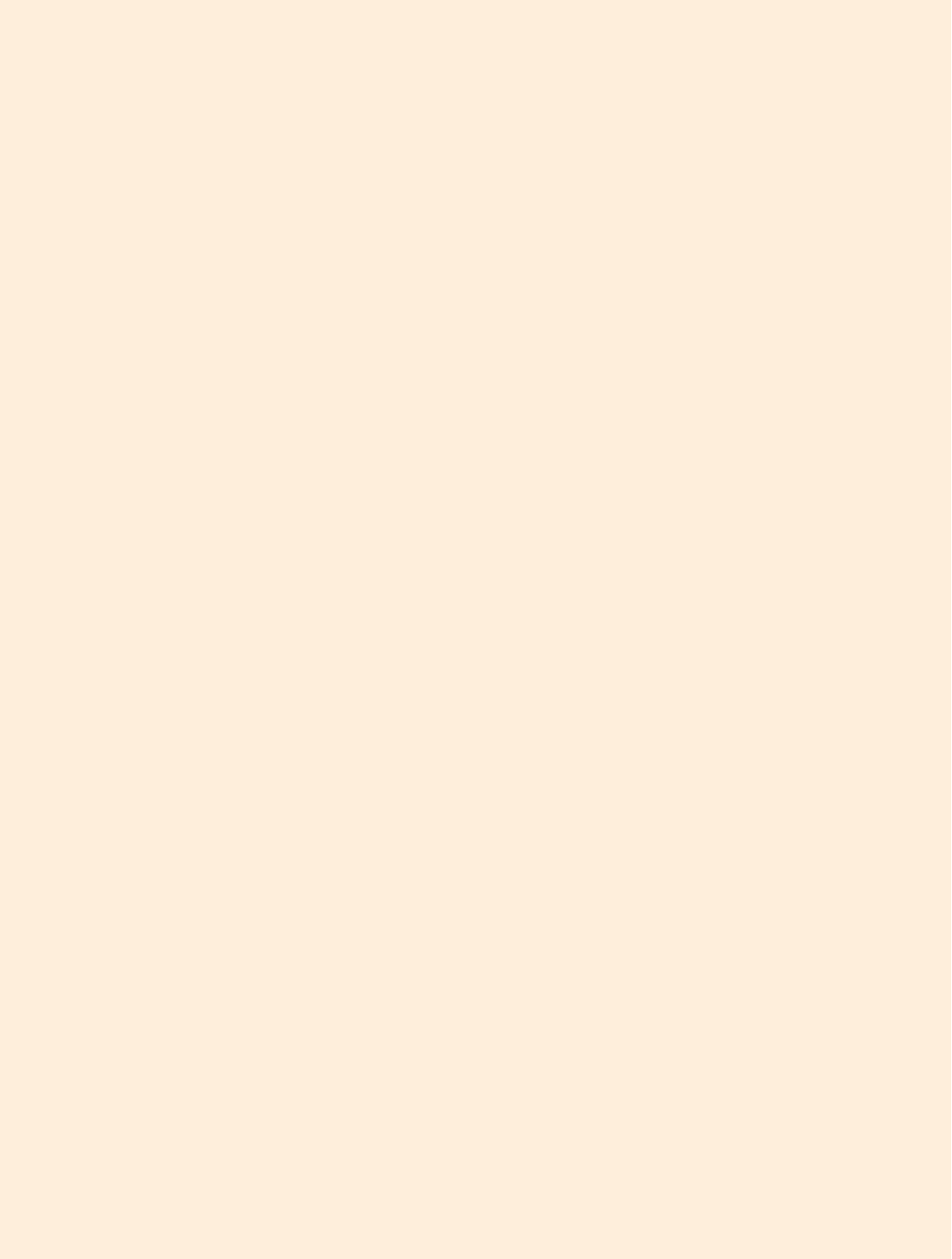# **Chapter 8: Destitute Women**

#### **Introduction**

Recognizing the needs to prevent women from exploitation and to support their survival and rehabilitation, a central sector scheme named *Swadhar Greh* was launched (2011) by the Ministry of Women and Child Development, GoI by merger of two schemes, *Swadhar* (2001-02) and Short Stay Home (1969). The scheme was launched for providing holistic and integrated services to women in difficult circumstances such as destitute widows, women prisoners released from jail and without family support, women survivors of natural disasters; trafficked women/girls rescued from brothels or other places or victims of sexual crime, mentally challenged women who are without any support etc. The package of services made available include provision for food, clothing, shelter, health care, counseling and legal support, social and economic rehabilitation through education, awareness generation, skill upgradation to enable them to start their life afresh with dignity and conviction.

This scheme is being implemented in the State by the Department of Women Welfare through NGOs and Women Welfare Corporation.

*Swadhar Greh* scheme was provisioned to be financed jointly by Central and State. Component-wise financial assistance for construction of *Swadhar Greh*, rent, food, clothing, medicines and other recurring expenditure is provided by the Centre and State governments in the ratios given in *Appendix 8.1.*  The financial assistance in respect of sanctioned projects is released directly to implementing agencies by GoI and the State Government. The grants are released to the implementing agencies in two installments by GoI, first installment at the time of the sanction of the Project and second installment is released on the request of the implementing agency on furnishing of utilisation certificates and inspection report of the District Administration.

#### **8.1 Allocation and expenditure**

As per information provided by the Directorate, Women Welfare, 64 *Swadhar Greh* projects were sanctioned, out of which the Directorate could provide details of release and utilisation of funds in respect of 56 projects only *(Appendix 8.2)*.

The information provided revealed that a total  $\bar{\tau}$  8.07 crore grant was released to NGOs during 2010-15 against which an expenditure of  $\bar{\tau}$  7.19 crore was incurred as per UCs provided by NGOs. No funds were released to any *Swadhar Greh* project in 2014-15. Further, utilisation certificates of  $\bar{\tau}$  30.33 lakh and  $\bar{\tau}$  58.45 lakh were not submitted by NGOs during the year 2012-13 and 2013-14 respectively.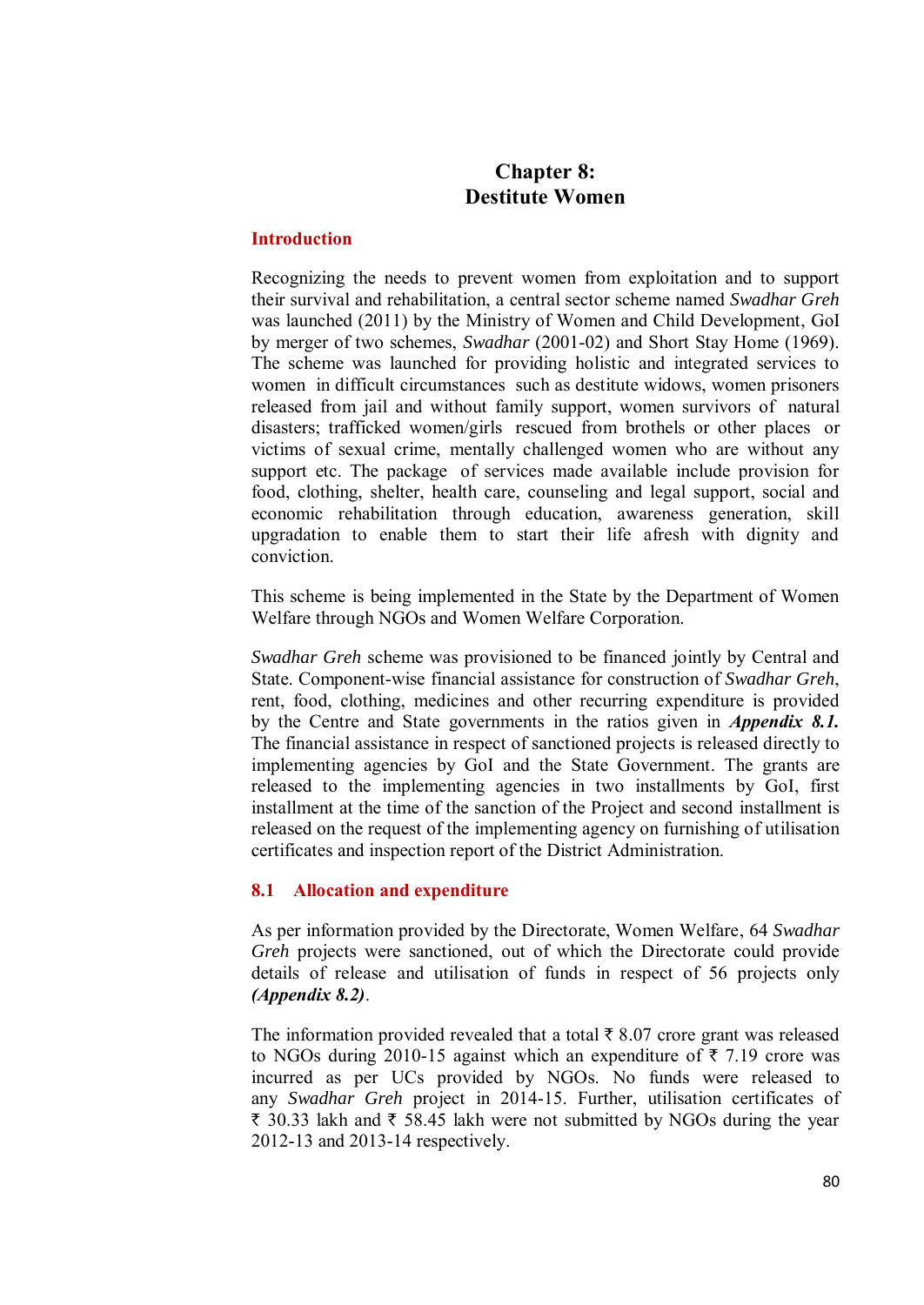#### **8.1.1 Irregular sanction of grant**

Scrutiny of records of test-checked districts revealed that a *Swadhar Greh* established by an NGO (*Navyug Gramodyog Samiti*, Naini, Allahabad) in 2009-10 had informed the State Government about the closure of *Swadhar Greh* project in September 2013 due to financial constraint.

The Department of Women Welfare, GoUP, however, failed to inform the GoI about the closure of *Swadhar Greh* project by the NGO. Consequently, grant<sup>1</sup> of  $\bar{\tau}$  7.61 lakh was released (September 2014) by GoI to the NGO for running the *Swadhar Greh* in the financial year 2013-14 also.

On this being pointed out by the Audit, Directorate, Women Welfare informed that a departmental enquiry was being conducted for irregular release of grant to NGO.

#### **8.2 Implementation**

**.** 

The *Swadhar Greh* scheme envisions a supportive institutional framework for woman victim of difficult circumstances so that she could lead her life with dignity and conviction. It envisages that shelter, food, clothing and health as well as economic and social security are assured for such women. The benefit of the scheme was to be provided to women beneficiaries above the age of 18 years. Under the scheme new *Swadhar Greh* was to be setup in every district with capacity of 30 women. We observed in Audit that:

#### **8.2.1 Non-establishment of District Women's Welfare Committee**

District Women's Welfare Committee (DWWC) headed by District Magistrate including at least two women members was to be constituted in every district to look after the affairs of every *Swadhar Greh* in the district. DWWCs were to conduct need assessment in their respective districts and inform the State Government about the estimated number of destitute women so that the proposed *Swadhar Greh* could accommodate these destitute women. Further, DWWC was responsible for providing accreditation, forwarding and recommending proposals, sending recommendations for release of installments of the grant, undertaking periodic monitoring of the functioning of *Swadhar Grehs* in their districts.

Scrutiny of records of the Directorate and test-checked districts revealed that DWWCs were not formed in any of the districts. Hence, important functions of the Committee including need assessment and recommending proposals in the districts could not be performed. Therefore, the magnitude of prevalence of destitution in women in the districts remained un-assessed.

On being pointed out Directorate, Women Welfare confirmed the facts. Further, during discussion in exit conference, Government stated to take required action against reported facts and audit comments.

<sup>&</sup>lt;sup>1</sup> Building rent: ₹ 1.125 lakh; administrative expenditure: ₹ 3.00 lakh; office contingencies: ₹ 0.03 lakh; medical expenses:  $\bar{\tau}$  0.15 lakh; food of residents:  $\bar{\tau}$  3.00 lakh; and pocket money:  $\bar{\tau}$  0.30 lakh.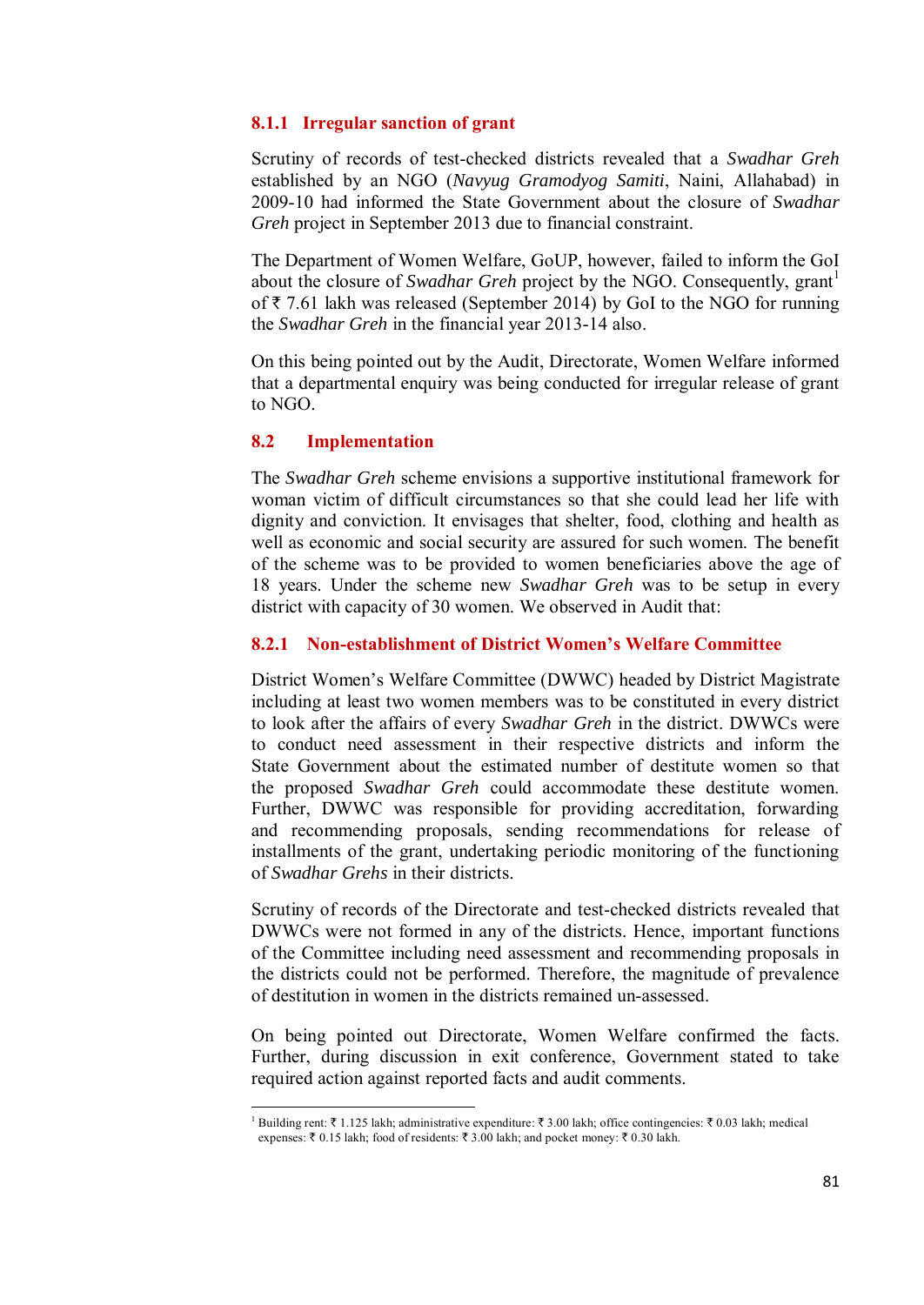#### **8.2.2 Non-establishment of** *Swadhar Greh* **in each district**

As per guideline, *Swadhar Greh* was to be established in each district with intake capacity of 30 women.

Scrutiny revealed that *Swadhar Greh* were established in only 42 out of 75 districts in the State as of March 2015 in which five districts<sup>2</sup> reported closure of scheme (*Appendix 8.3).*

**Recommendation:** The Government should undertake need based assessment to establish Swadhar Greh of required capacity in every district for destitute women.

#### **8.2.3 Non-convergence with other programmes**

The scheme guideline envisaged to establish necessary linkages with other programmes such as Non Formal Education, Skill Development and other programmes being implemented by GoUP and GoI.

Scrutiny of records of the Directorate, Women Welfare revealed that the State Department as well as implementing agencies had not established necessary linkages with other programme such as non-formal education, skill development, etc. Thus, the objective of upliftment and economic rehabilitation of inmates of *Swadhar Greh* through linkage with other programmes could not be ensured.

On being pointed out in Audit, Directorate Women Welfare did not provide any specific reply, however, during discussion in exit conference, Government stated to take required action against the fact.

**Recommendation:** The Government should ensure convergence with other departments for effective implementation of the Scheme.

#### **8.3 Improper functioning of** *Swadhar Greh*

As per information provided by the Directorate, 56 *Swadhar Greh* were running in the State. Only eight *Swadhar Greh*<sup>3</sup> were running in seven<sup>4</sup> districts out of 20 test-checked districts. Scrutiny of records and joint physical inspection (JPI) of these eight *Swadhar Greh* conducted by Audit along with the representative of Department of Women Welfare revealed grossly inadequate infrastructure, excess reporting of beneficiaries, lack of support services, non-rehabilitation of inmates and improper maintenance of records. Various shortcomings noticed in running of *Swadhar Greh* are detailed in *Appendix 8.4.*

 2 Allahabad, Azamgarh, Deoria, Jhansi and Varanasi

<sup>3</sup>  *Chitrakoot Jan Kalyan Samiti*, Banda, *Jagriti*, Ashtabhuja Nagar, Pratapgarh, *Maxon Gromodyog Samiti,* Charbag, Lucknow at Pratapgarh, *Panchsheel Swadhar Greh*, Agra, *Pragati Pathgamini,* Sitapur Road, Lucknow at Ambedkar Nagar, *Swadhar, Titowa*, Sant Kabir Nagar, Lohia Public School Samiti, Lucknow at Sitapur, *Avadh Grameen Vikas Sansthan*, Sultanpur.

<sup>4</sup> Agra, Ambedkar Nagar, Banda, Pratapgarh, Sant Kabir Nagar, Sitapur and Sultanpur.